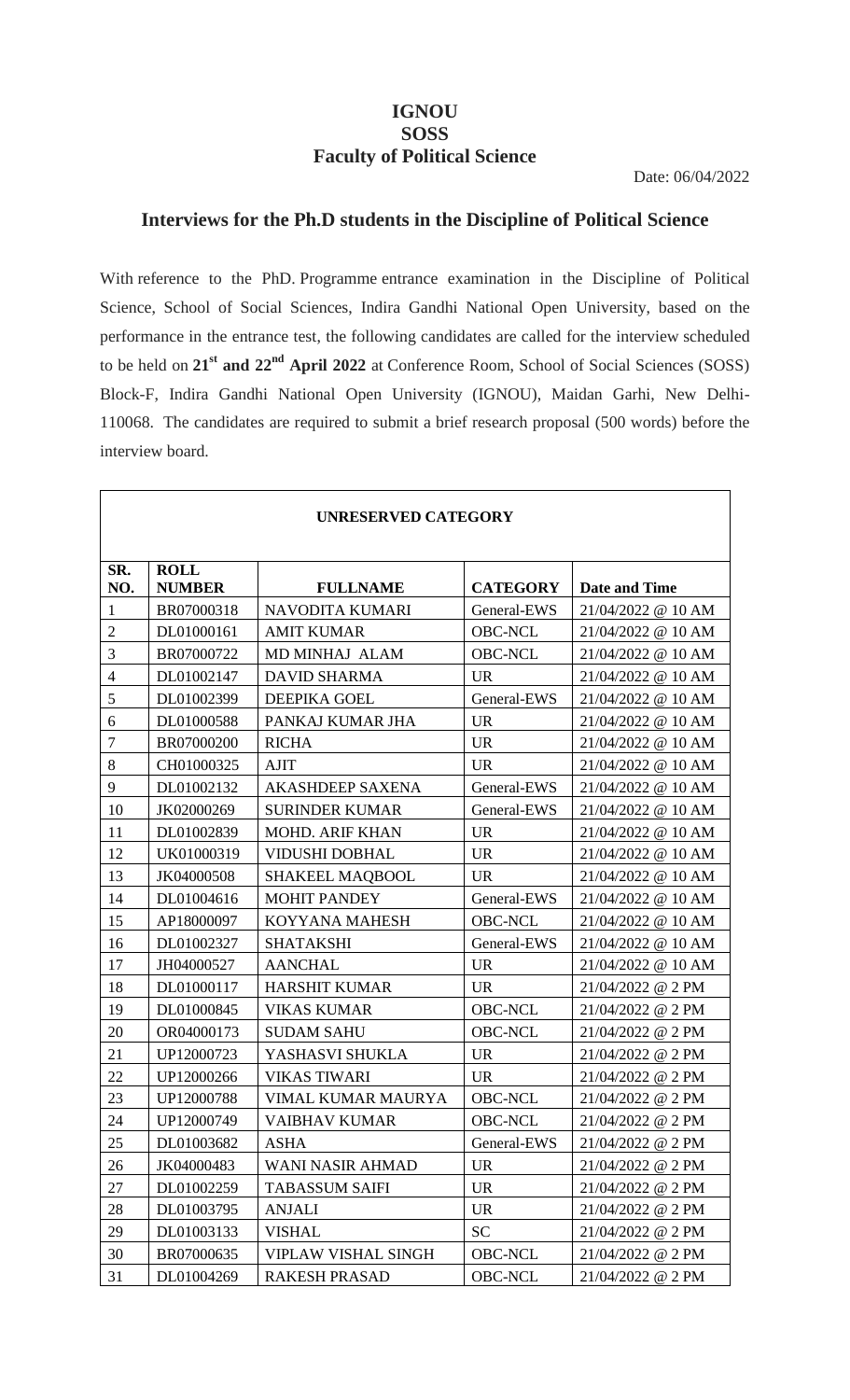| 32  | BR07000065 | RIYA RAJ           | <b>OBC-NCL</b> | $21/04/2022$ @ 2 PM |
|-----|------------|--------------------|----------------|---------------------|
| -33 | DL01004460 | ANGARI RAMAKRISHNA | OBC-NCL        | $21/04/2022$ @ 2 PM |
| 34  | HR07000232 | <b>SUMAN</b>       | General-EWS    | $21/04/2022$ @ 2 PM |
| 35  | DL01005212 | SOMESH PATNI       | General-EWS    | $21/04/2022$ @ 2 PM |

#### **OBC-NCL CATEGORY**

| SR.            | <b>ROLL</b>   |                         |                 |                      |
|----------------|---------------|-------------------------|-----------------|----------------------|
| NO.            | <b>NUMBER</b> | <b>FULLNAME</b>         | <b>CATEGORY</b> | <b>Date and Time</b> |
| 1              | RJ01000388    | <b>ROOP SINGH</b>       | <b>OBC-NCL</b>  | 22/04/2022 @ 10 AM   |
| $\overline{2}$ | DL01001791    | <b>JASPREET SINGH</b>   | <b>OBC-NCL</b>  | 22/04/2022 @ 10 AM   |
| 3              | RJ01000173    | <b>MEGA RAM</b>         | <b>OBC-NCL</b>  | 22/04/2022 @ 10 AM   |
|                |               | <b>MARKA SAMPATH</b>    |                 |                      |
| 4              | TL01000196    | <b>KUMAR</b>            | <b>OBC-NCL</b>  | 22/04/2022 @ 10 AM   |
| 5              | DL01003696    | KM SAKSHI HOON          | <b>OBC-NCL</b>  | 22/04/2022 @ 10 AM   |
| 6              | DL01001608    | <b>SATENDRA KUMAR</b>   | <b>OBC-NCL</b>  | 22/04/2022 @ 10 AM   |
| 7              | DL01004226    | <b>LOKESH CHOUDHARY</b> | <b>OBC-NCL</b>  | 22/04/2022 @ 10 AM   |
| 8              | DL01004868    | DEEPIKA SAHARAN         | <b>OBC-NCL</b>  | 22/04/2022 @ 10 AM   |
| 9              | DL01003972    | <b>VIVEK SUMAN</b>      | <b>OBC-NCL</b>  | 22/04/2022 @ 10 AM   |
| 10             | DL01004784    | <b>MADHU DAN</b>        | <b>OBC-NCL</b>  | 22/04/2022 @ 10 AM   |
| 11             | DL01003672    | SONIYA VERMA            | <b>OBC-NCL</b>  | 22/04/2022 @ 10 AM   |
| 12             | DL01001369    | <b>CHIRANJEEV SAINI</b> | <b>OBC-NCL</b>  | 22/04/2022 @ 10 AM   |
| 13             | DL01003040    | THOLUPUNURI ARUNYA      | <b>OBC-NCL</b>  | 22/04/2022 @ 10 AM   |
| 14             | DL01002763    | <b>VIJAY SINGH</b>      | <b>OBC-NCL</b>  | 22/04/2022 @ 10 AM   |
| 15             | UP12000909    | <b>KM PRIYA</b>         | <b>OBC-NCL</b>  | 22/04/2022 @ 10 AM   |
| 16             | DL01004939    | <b>NISHA</b>            | <b>OBC-NCL</b>  | 22/04/2022 @ 10 AM   |
| 17             | DL01004761    | <b>RUBINA</b>           | <b>OBC-NCL</b>  | 22/04/2022 @ 10 AM   |

#### **SC CATEGORY**

| SR.            | <b>ROLL</b>   |                         |                 |                   |
|----------------|---------------|-------------------------|-----------------|-------------------|
| NO.            | <b>NUMBER</b> | <b>FULLNAME</b>         | <b>CATEGORY</b> | Date and Time     |
|                |               | <b>AHIRE MANASI</b>     |                 |                   |
|                | MR16000013    | <b>MAHENDRA</b>         | <b>SC</b>       | 22/04/2022 @ 2 PM |
| 2              | JK02000190    | <b>ARTI DEVI</b>        | <b>SC</b>       | 22/04/2022 @ 2 PM |
|                | DL01001957    | PALLAVI PRASAD          | <b>SC</b>       | 22/04/2022 @ 2 PM |
|                |               | <b>KONTHOUJAM</b>       |                 |                   |
| $\overline{4}$ | MN01000012    | <b>BIJENKUMAR SINGH</b> | SC.             | 22/04/2022 @ 2 PM |
|                | DL01000873    | <b>REENA</b>            | <b>SC</b>       | 22/04/2022 @ 2 PM |

#### **EWS CATEGORY**

| SR.            | <b>ROLL</b>   |                           |                 |                      |
|----------------|---------------|---------------------------|-----------------|----------------------|
| NO.            | <b>NUMBER</b> | <b>FULLNAME</b>           | <b>CATEGORY</b> | <b>Date and Time</b> |
|                | BR07000801    | <b>SIDHI KUMARI</b>       | General-EWS     | $22/04/2022$ @ 2 PM  |
| 2              | DL01000791    | SUPRIYA TRIPATHI          | General-EWS     | $22/04/2022$ @ 2 PM  |
| 3              | OR04000157    | <b>SUBRAT KUMAR RATHA</b> | General-EWS     | $22/04/2022$ @ 2 PM  |
| $\overline{4}$ | UP12000902    | <b>BHANU PRATAP SINGH</b> | General-EWS     | 22/04/2022 @ 2 PM    |
|                | DL01002096    | <b>SUDHANSHU TRIVEDI</b>  | General-EWS     | 22/04/2022 @ 2 PM    |
| 6              | UP12000388    | <b>ASHISH KESERWANI</b>   | General-EWS     | 22/04/2022 @ 2 PM    |

You are requested to bring the following self-attested documents for verification.

Copy of the Application form / Hall Ticket of Entrance Test.

 $\square$  <br> SSC Certificate for Date of Birth

□ Graduation and Post Graduation Mark Sheets and Certificates.

□ Caste Certificate, if required;